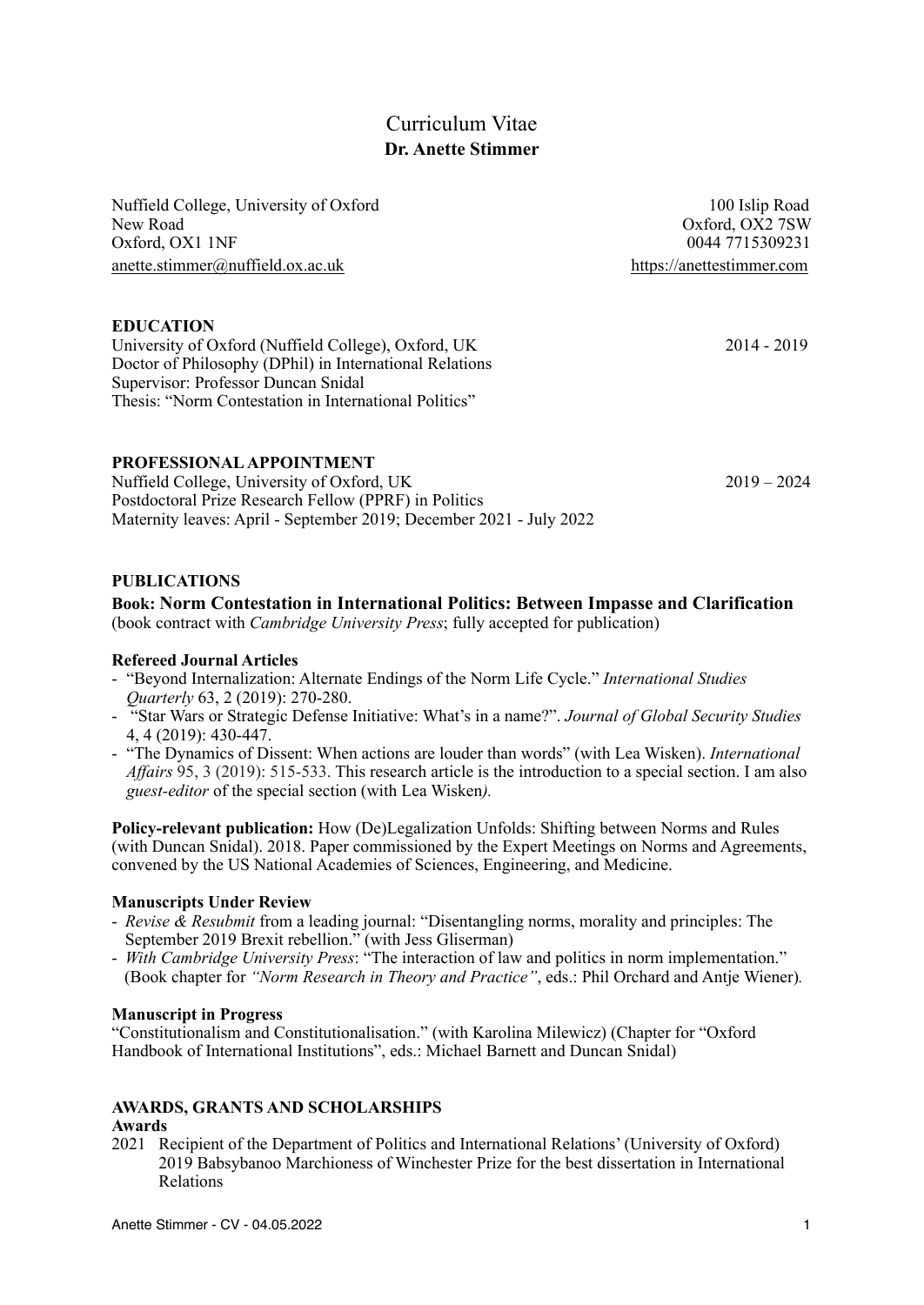- 2020 Recipient of the Political Studies Association's Shirin M. Rai Dissertation Prize for International Relations
- 2018 Recipient of the International Studies Association-Theory Section 'Conference Pre-PhD Award' for the paper: "'Norm Life Cycle' or 'Norm Square'?," presented at the ISA Annual Conference 2017.
- 2018 Honourable Mention, Patricia Weitsman Award for Outstanding International Security Studies Section Graduate Paper for the same paper.

### **Postgraduate Scholarships**

- 2017 2019: PhD scholarship from the Friedrich-Ebert-Stiftung (maintenance grant)
- 2014 2017: Joint studentship from the Department of Politics and International Relations (DPIR) and Nuffield College, Oxford (for tuition fees and maintenance)
- 2010 2012: European Recovery Programme (ERP) Scholarship (maintenance and tuition)
- 2010 2012: Fletcher Board of Overseers Scholarship (for the other half of the tuition fees)
- 2008 2009: Carlo-Schmid-Scholarship for internship at United Nations High Commissioner for Refugees (UNHCR), Panama (grant for flight costs and maintenance)

### **Undergraduate Scholarships**

2006 – 2008: Scholarship from the Studienstiftung (for academic expenses and training)

2007: Scholarship from DAAD (German Academic Exchange Service) for the study abroad semester at American University Cairo (tuition and maintenance)

### **Grants**

I acquired funding from Nuffield College and St. Antony's College, Oxford, and REFRACT (total: £11,900) for the academic workshop (June 2-3, 2017) on the "Dynamics of Dissent." I also received travel grants from Nuffield College to fund field research and conference participations.

### **CONFERENCE ACTIVITY AND PARTICIPATION**

June 2017 Co-organised the academic workshop 'Dynamics of Dissent' (Special Section Project) at Nuffield College, Oxford, on June 2-3, 2017.

I have presented my work at the DPIR colloquium, the British International Studies Association and at every International Studies Association annual conference since 2016 except for 2019 (child birth).

### **Invited Talks**

3 May 2021 "The interaction of law and politics in norm implementation," virtual presentation at the PATHS project colloquium, Global Governance Center, Graduate Institute, Geneva.

### **Discussant**

I served as discussant at the IR Research Colloquium, organised by DPIR, University of Oxford, for papers presented by Jonathan Leader Maynard, Adam Bower and Sarah Percy in 2017, 2018 and 2019. I also served as discussant at the 2021 ISA panel: 'Contestation: A contested concept'.

### **TEACHING QUALIFICATIONS & EXPERIENCE**

### **Qualification**

2017 Support Learning Award, Staff and Educational Development Association (SEDA). Achieved through completion of the accredited course ("Developing Learning and Teaching") and assessment of teaching portfolio.

### **Experience**

Hilary Terms 2020 & 2021: Course instructor of the MPhil Option Course "International Law and International Relations" (in-person in 2020; online in 2021) Trinity Term 2020: Convenor of the IR DPhil Seminar (with Neil Macfarlane) Oct 2016 – Dec 2018: Tutor for "International Relations" for Wadham and Pembroke College